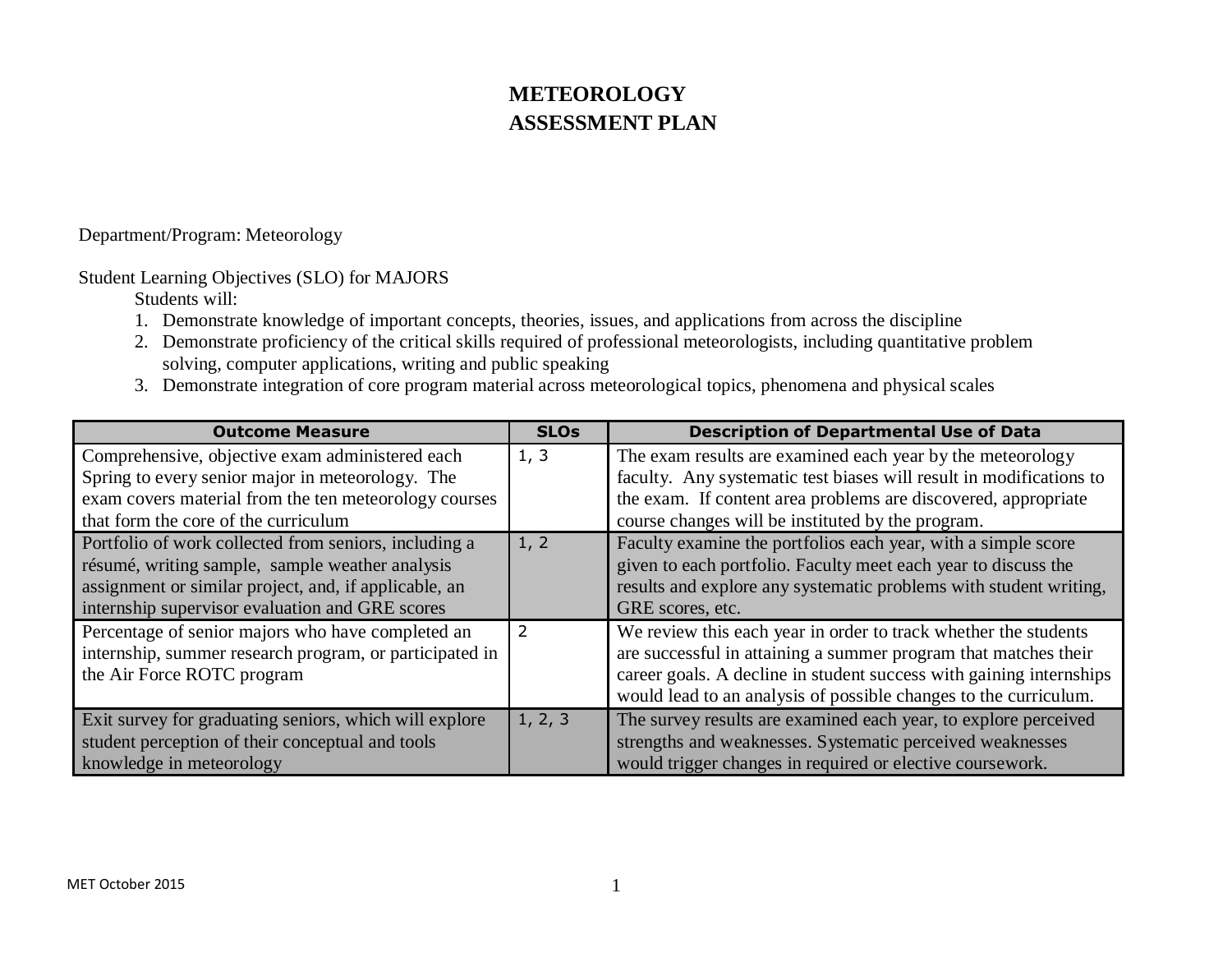1. **Results—**Review activities and findings by completing the Assessment Activities Table below. You can also provide a brief discussion afterward if you feel it would help the committee understand your assessment activities and findings during this cycle.

### **Assessment Activities Table**

| This year we assessed<br>$SLO(s)$                                                                                                                                                                          | using Outcome<br>Measure(s) (OMs).                                                                                                                                                                            | <b>Findings:</b><br>program-performance for<br>these SLOs, as indicated by<br>these OMs, is:<br><b>Excellent/Satisfactory/Needs</b><br><b>Improvement</b> | <b>Strategies for</b><br><b>Improvement</b><br>(in selected areas): |
|------------------------------------------------------------------------------------------------------------------------------------------------------------------------------------------------------------|---------------------------------------------------------------------------------------------------------------------------------------------------------------------------------------------------------------|-----------------------------------------------------------------------------------------------------------------------------------------------------------|---------------------------------------------------------------------|
| SLO1. Demonstrate<br>knowledge of important<br>concepts, theories, issues, and<br>applications from across the<br>discipline                                                                               | Direct OM:<br>Comprehensive, objective exam<br>taken by every senior.<br>Indirect OM:<br>Exit survey for graduating seniors                                                                                   |                                                                                                                                                           |                                                                     |
| SLO2. Demonstrate<br>proficiency of the critical skills<br>required of professional<br>meteorologists, including<br>quantitative problem solving,<br>computer applications, writing<br>and public speaking | Direct OM:<br>Percentage of senior majors who<br>have completed an internship,<br>summer research program, or<br>participated in the Air Force ROTC<br>program<br>Indirect OM:<br>Portfolio including résumé, |                                                                                                                                                           |                                                                     |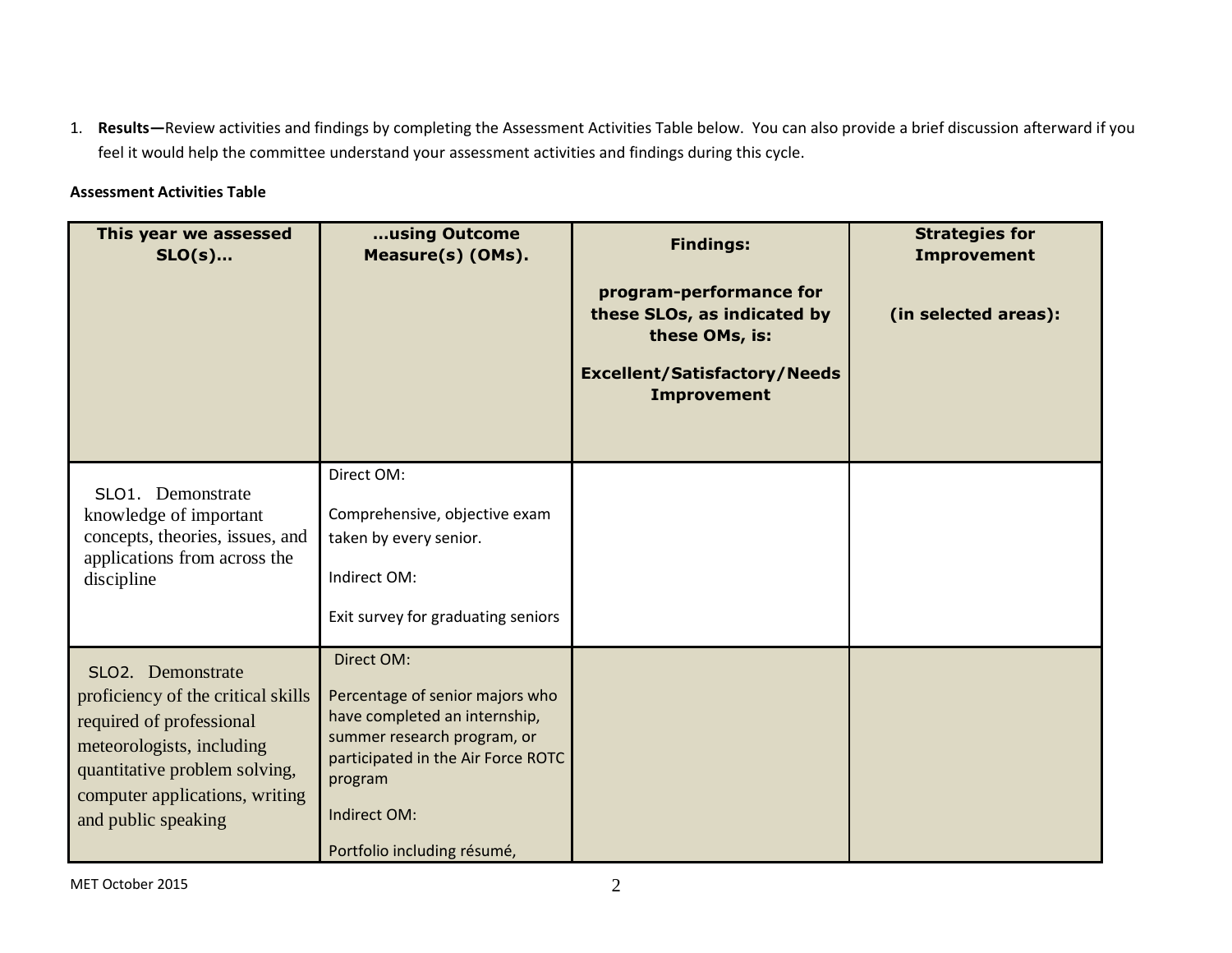|                                                                                                                                | writing sample, sample analysis<br>or project, and internship/GRE<br>information.                                            |  |
|--------------------------------------------------------------------------------------------------------------------------------|------------------------------------------------------------------------------------------------------------------------------|--|
| SLO3. Demonstrate<br>integration of core program<br>material across meteorological<br>topics, phenomena and<br>physical scales | Direct OM:<br>Comprehensive, objective exam<br>taken by every senior.<br>Indirect OM:<br>Exit survey for graduating seniors. |  |
|                                                                                                                                |                                                                                                                              |  |

## **Discussion (Optional):**

- 2. What **revisions**, if any, to current SLOs and/or outcome measures did you make from previous plan?
- 3. **Plans** What learning objectives will you be assessing in the next cycle?